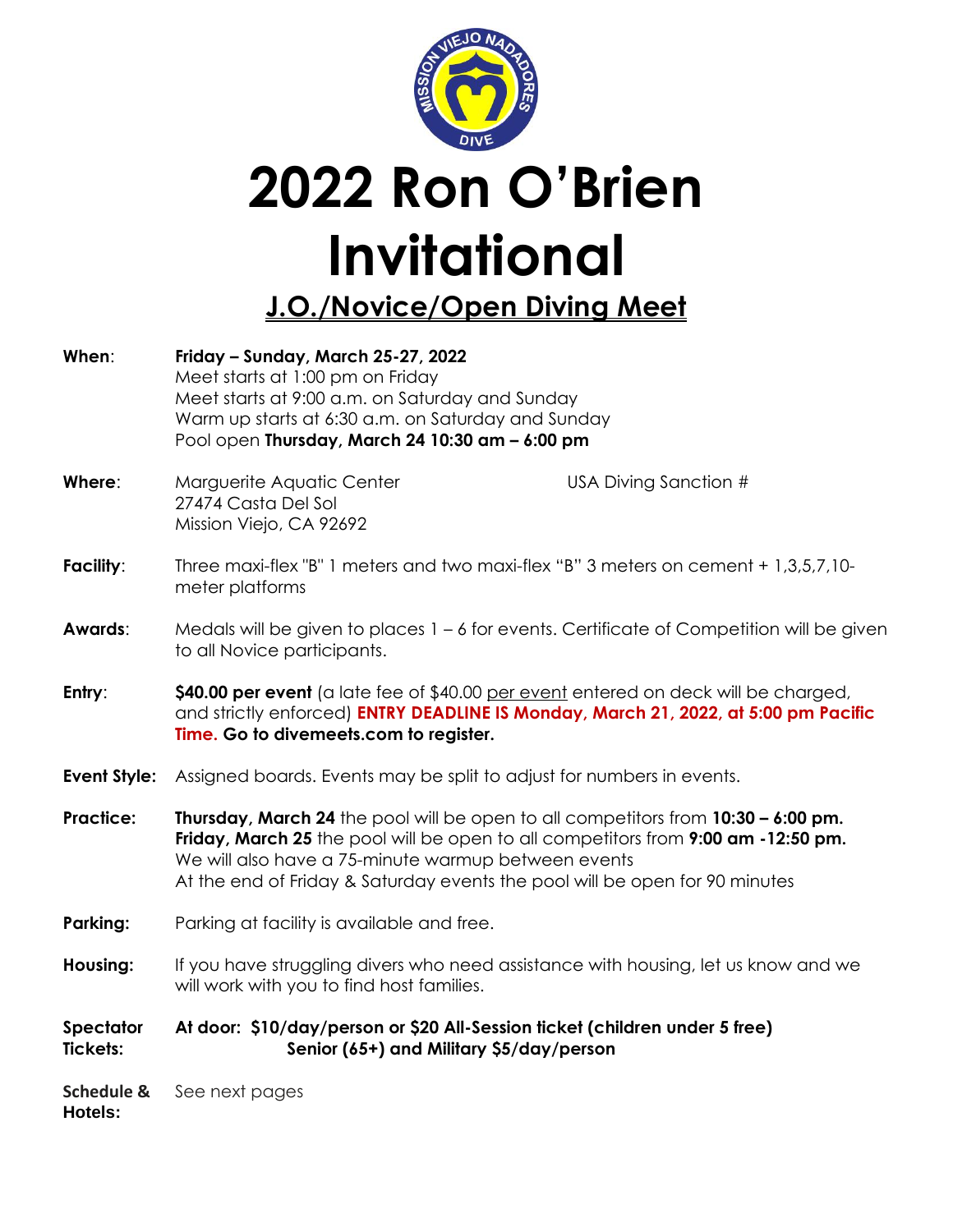## **Meet Schedule:**

| <b>2022 Ron O'Brien Invitational</b>                                                                                                         |                                             |                                       |                                                        |                                                        |
|----------------------------------------------------------------------------------------------------------------------------------------------|---------------------------------------------|---------------------------------------|--------------------------------------------------------|--------------------------------------------------------|
| Mission Viejo, CA - March 25-27, 2022                                                                                                        |                                             |                                       |                                                        |                                                        |
| <b>Thursday, March 24</b>                                                                                                                    |                                             |                                       |                                                        |                                                        |
| 12:00 noon - 6:00 pm<br>Pool open                                                                                                            |                                             |                                       |                                                        |                                                        |
| <b>COMPETITION DAY WARMUPS OPEN ONLY TO THAT DAY'S COMPETITORS</b>                                                                           |                                             |                                       |                                                        |                                                        |
| FRIDAY- 9:00-12:50 OPEN TO ALL COMPETITORS IN ANY EVENT AND 90 MINUTES AFTER LAST EVENT<br>SATURDAY - 6:30-8:50 ONLY FIRST EVENT COMPETITORS |                                             |                                       |                                                        |                                                        |
| <b>SUNDAY - 6:30-8:50 ONLY FIRST EVENT COMPETITORS</b>                                                                                       |                                             |                                       |                                                        |                                                        |
|                                                                                                                                              |                                             |                                       |                                                        |                                                        |
| <b>Friday, March 25</b>                                                                                                                      |                                             |                                       |                                                        |                                                        |
| Pool Open: 9:00 am - 12:50 pm                                                                                                                |                                             |                                       |                                                        |                                                        |
| Event 1                                                                                                                                      |                                             |                                       |                                                        |                                                        |
|                                                                                                                                              |                                             | Platform                              |                                                        |                                                        |
|                                                                                                                                              |                                             | G 12-13 JO                            |                                                        |                                                        |
|                                                                                                                                              |                                             | G11&UJO<br><b>B11&amp;UJO</b>         |                                                        |                                                        |
|                                                                                                                                              |                                             | B 12-13 JO                            |                                                        |                                                        |
|                                                                                                                                              |                                             | B 14-15 JO                            |                                                        |                                                        |
| <b>B 16-18 JO/OPEN</b>                                                                                                                       |                                             |                                       |                                                        |                                                        |
| 75 minute warm up for next event<br>Event 2                                                                                                  |                                             |                                       |                                                        |                                                        |
|                                                                                                                                              |                                             | G 16-18 JO/OPEN                       |                                                        |                                                        |
|                                                                                                                                              |                                             | G 14-15 JO                            |                                                        |                                                        |
|                                                                                                                                              |                                             | POOL OPEN 90 MINUTES AFTER LAST EVENT |                                                        |                                                        |
| <b>Saturday, March 26</b>                                                                                                                    |                                             |                                       |                                                        |                                                        |
| Pool Open: 6:00 am - 8:50 am - 1ST EVENT COMPETITORS ONLY                                                                                    |                                             |                                       |                                                        |                                                        |
| <b>Event 3</b>                                                                                                                               |                                             |                                       |                                                        |                                                        |
| <b>Assigned Board A</b>                                                                                                                      | <b>Assigned Board B</b>                     |                                       | <b>Assigned Board C</b>                                | <b>Assigned Board D</b>                                |
|                                                                                                                                              | 1 <sub>m</sub>                              |                                       |                                                        | 3m                                                     |
| G 12-13 JO                                                                                                                                   | G 12-13 JO                                  |                                       | G 11 & U JO                                            | <b>B 16-18 JO/OPEN</b>                                 |
|                                                                                                                                              |                                             |                                       | <b>B11&amp;UJO</b>                                     | B 14-15 JO<br>B 12-13 JO                               |
| 75 minute warm up for next event                                                                                                             |                                             |                                       |                                                        |                                                        |
| Event 4                                                                                                                                      |                                             |                                       |                                                        |                                                        |
| <b>Assigned Board A</b>                                                                                                                      | <b>Assigned Board B</b>                     |                                       | <b>Assigned Board C</b>                                | <b>Assigned Board D</b>                                |
| G 16-18 JO/OPEN                                                                                                                              | 1m<br>G 16-18 JO/OPEN                       |                                       | G 14-15 JO                                             | 3m<br>G 14-15 JO                                       |
|                                                                                                                                              |                                             | 75 minute warm up for next event      |                                                        |                                                        |
| Event 5                                                                                                                                      |                                             |                                       |                                                        |                                                        |
| <b>Assigned Board A</b>                                                                                                                      | <b>Assigned Board B</b>                     |                                       | <b>Assigned Board C</b>                                | <b>Assigned Board D</b>                                |
| G 11 & U NOVICE                                                                                                                              | 1 <sub>m</sub><br><b>G11 &amp; U NOVICE</b> |                                       | <b>G 12-13 NOVICE</b>                                  | 3m<br><b>B 12-13 NOVICE</b>                            |
| <b>B 11 &amp; U NOVICE</b>                                                                                                                   | <b>B 11 &amp; U NOVICE</b>                  |                                       | <b>B 14-18 NOVICE</b>                                  | <b>G 14-18 NOVICE</b>                                  |
| <b>Sunday, March 27</b>                                                                                                                      |                                             |                                       |                                                        |                                                        |
| Pool Open: 6:00 am - 8:50 am - 1ST EVENT COMPETITORS ONLY                                                                                    |                                             |                                       |                                                        |                                                        |
| First event - Start time 9:00 am                                                                                                             |                                             |                                       |                                                        |                                                        |
| Event <sub>6</sub>                                                                                                                           |                                             |                                       |                                                        |                                                        |
| Assigned Board A                                                                                                                             | <b>Assigned Board B</b>                     |                                       | Assigned Board C                                       | <b>Assigned Board D</b>                                |
|                                                                                                                                              | 1m                                          |                                       |                                                        | 3 <sub>m</sub>                                         |
| G 14-15 JO                                                                                                                                   | G 14-15 JO                                  |                                       | G 16-18 JO/OPEN                                        | G 16-18 JO/OPEN                                        |
| Event <sub>7</sub>                                                                                                                           |                                             | 75 minute warm up for next event      |                                                        |                                                        |
| <b>Assigned Board A</b>                                                                                                                      | <b>Assigned Board B</b>                     |                                       | <b>Assigned Board C</b>                                | <b>Assigned Board D</b>                                |
| 1m<br>3m                                                                                                                                     |                                             |                                       |                                                        |                                                        |
| G 11 & U JO                                                                                                                                  | <b>B 16-18 JO/OPEN</b>                      |                                       | G 12-13 JO                                             | G 12-13 JO                                             |
| <b>B11&amp;UJO</b>                                                                                                                           | B 14-15 JO<br>B 12-13 JO                    |                                       |                                                        |                                                        |
|                                                                                                                                              |                                             | 75 minute warm up for next event      |                                                        |                                                        |
| <b>Event 8</b>                                                                                                                               |                                             |                                       |                                                        |                                                        |
| <b>Assigned Board A</b>                                                                                                                      | <b>Assigned Board B</b>                     |                                       | <b>Assigned Board C</b>                                | <b>Assigned Board D</b>                                |
|                                                                                                                                              | 1 <sub>m</sub>                              |                                       |                                                        | 3 <sub>m</sub>                                         |
| <b>G 12-13 NOVICE</b><br><b>B 14-18 NOVICE</b>                                                                                               | <b>B 12-13 NOVICE</b><br>G 14-18 NOVICE     |                                       | <b>G11 &amp; U NOVICE</b><br><b>B11 &amp; U NOVICE</b> | <b>G11 &amp; U NOVICE</b><br><b>B11 &amp; U NOVICE</b> |
|                                                                                                                                              |                                             |                                       |                                                        |                                                        |